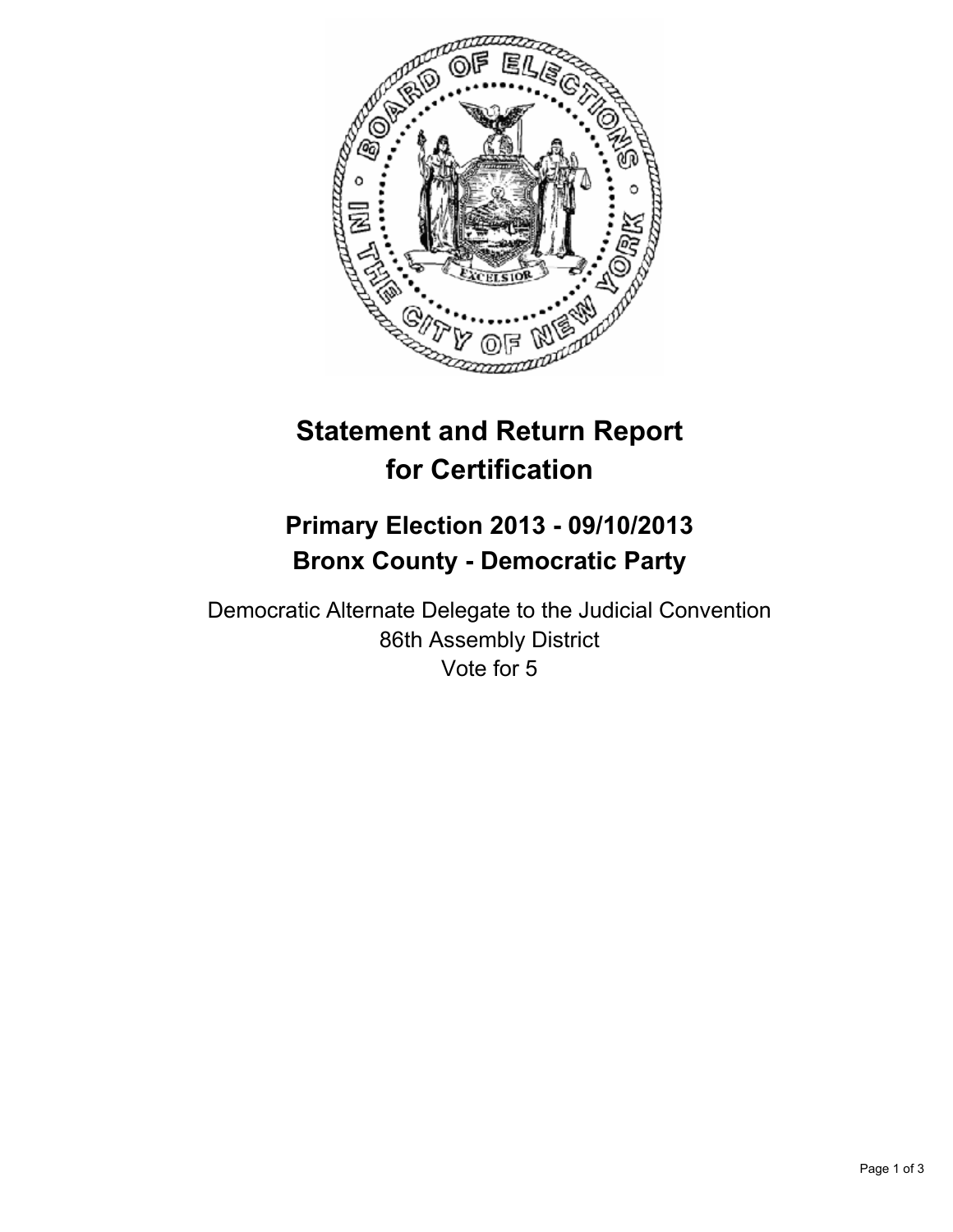

#### **Assembly District 86**

| <b>EMERGENCY</b>            | 291   |
|-----------------------------|-------|
| ABSENTEE/MILITARY           | 106   |
| <b>FEDERAL</b>              | 0     |
| <b>SPECIAL PRESIDENTIAL</b> | 0     |
| <b>AFFIDAVIT</b>            | 141   |
| <b>MIGUEL MEDINA</b>        | 1,965 |
| <b>LETICIA HAPER</b>        | 1,054 |
| LUCILA SAPP                 | 668   |
| <b>RUBY PAGE</b>            | 701   |
| <b>JOHN MALAVE</b>          | 524   |
| ELVIA M. CABREA             | 1,787 |
| JESSICA A. THOMAS           | 1,269 |
| <b>ROGER THOMAS</b>         | 719   |
| <b>Total Votes</b>          | 8,687 |
|                             |       |